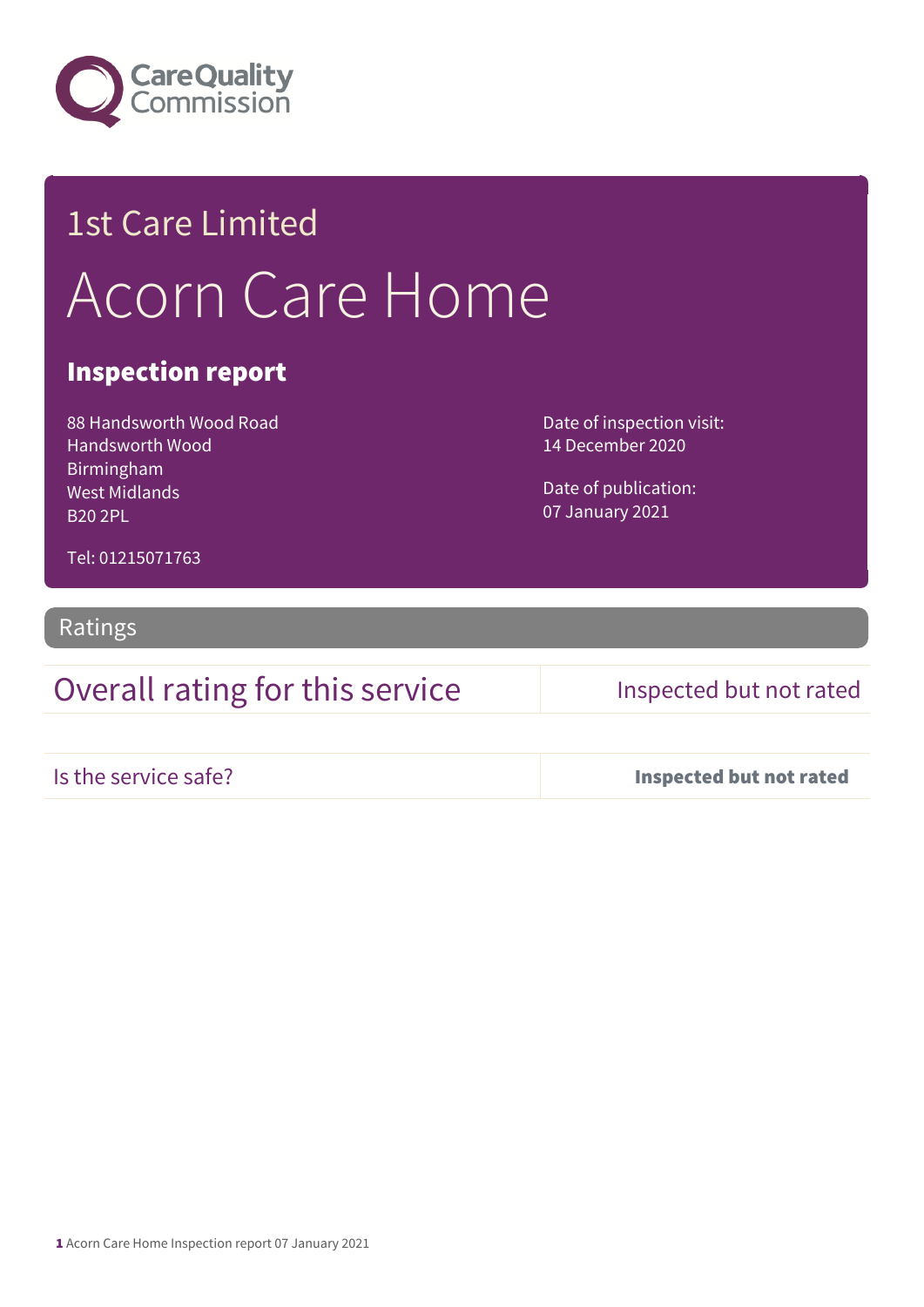# Summary of findings

### Overall summary

Acorn Care Home is registered to provide nursing, personal care and accommodation to a maximum of 31 people with mental health conditions. At the time of our visit 21 people lived at the home and all of those people lived with Korsakoff's type dementia.

We found the following examples of good practice.

- A health screening questionnaire was completed when visitors arrived at the home to ensure their visit could take place safely in line with current guidance.
- People were supported to keep in touch with others who were important to them in a variety of ways, including video and telephone calls.
- Staffing levels had been increased to support and encourage people to isolate and social distance to prevent the transmission of infection.
- Staff had completed Coronavirus awareness training to help them provide safe care to people during the pandemic.
- An extra staff room had been created at the home. Staff breaks were staggered which meant staff could appropriately social distance during their breaks. Wellbeing sessions had been held with staff to offer support and guidance during the pandemic.
- Cleaning schedules had been increased to monitor cleanliness and staff compliance with the provider's infection control policy.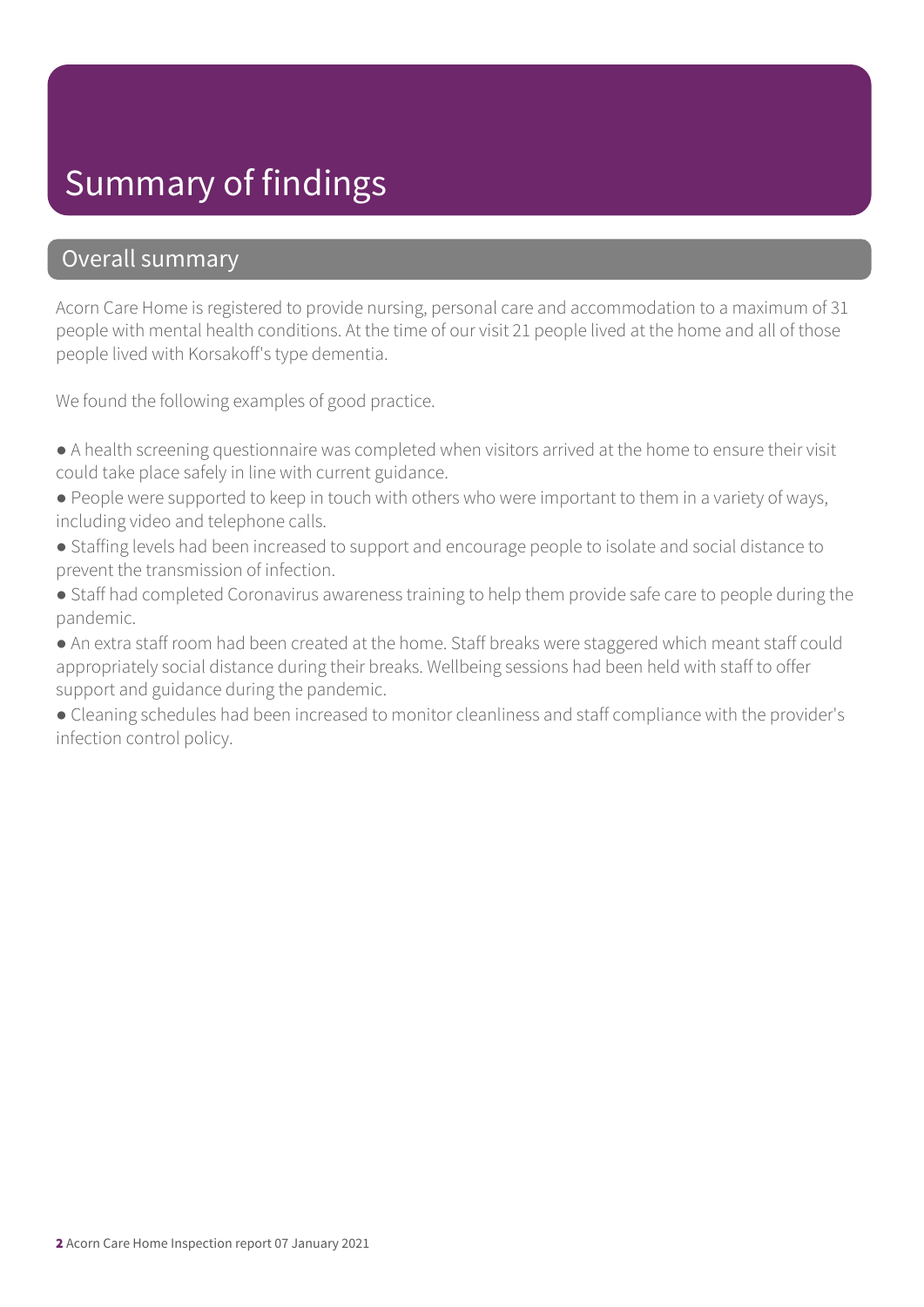## The five questions we ask about services and what we found

We always ask the following five questions of services.

Further information is in the detailed findings below.

Is the service safe? Inspected but not rated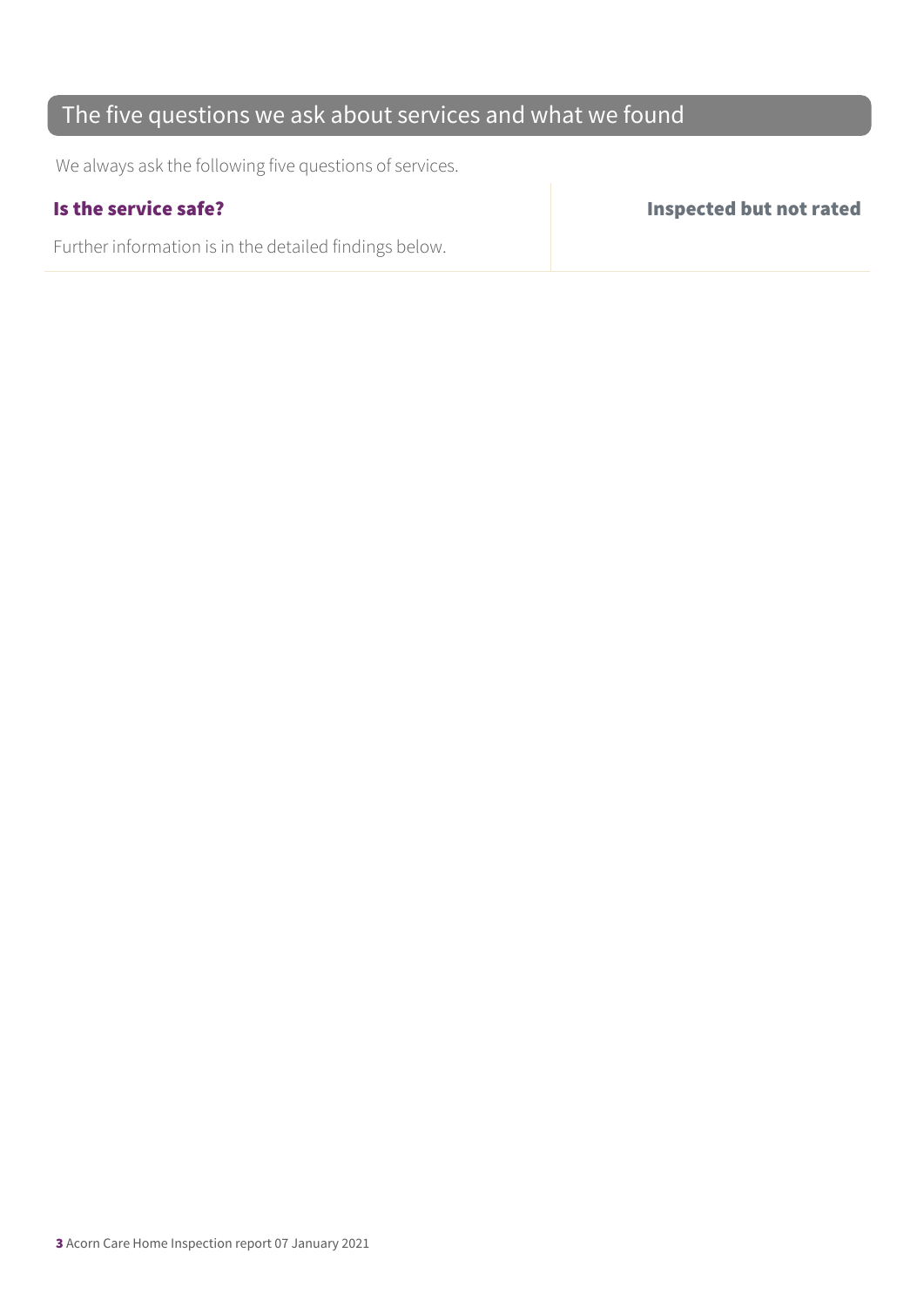

# Acorn Care Home Detailed findings

# Background to this inspection

We carried out this inspection under Section 60 of the Health and Social Care Act 2008 as part of our regulatory functions. This inspection was planned to check whether the provider is meeting the legal requirements and regulations associated with the Health and Social Care Act 2008.

As part of CQC's response to care homes with outbreaks of coronavirus, we are conducting reviews to ensure that the Infection Prevention and Control practice was safe, and the service was compliant with IPC measures. This was a targeted inspection looking at the IPC practices the provider has in place.

This inspection took place on 14 December 2020 and was announced.